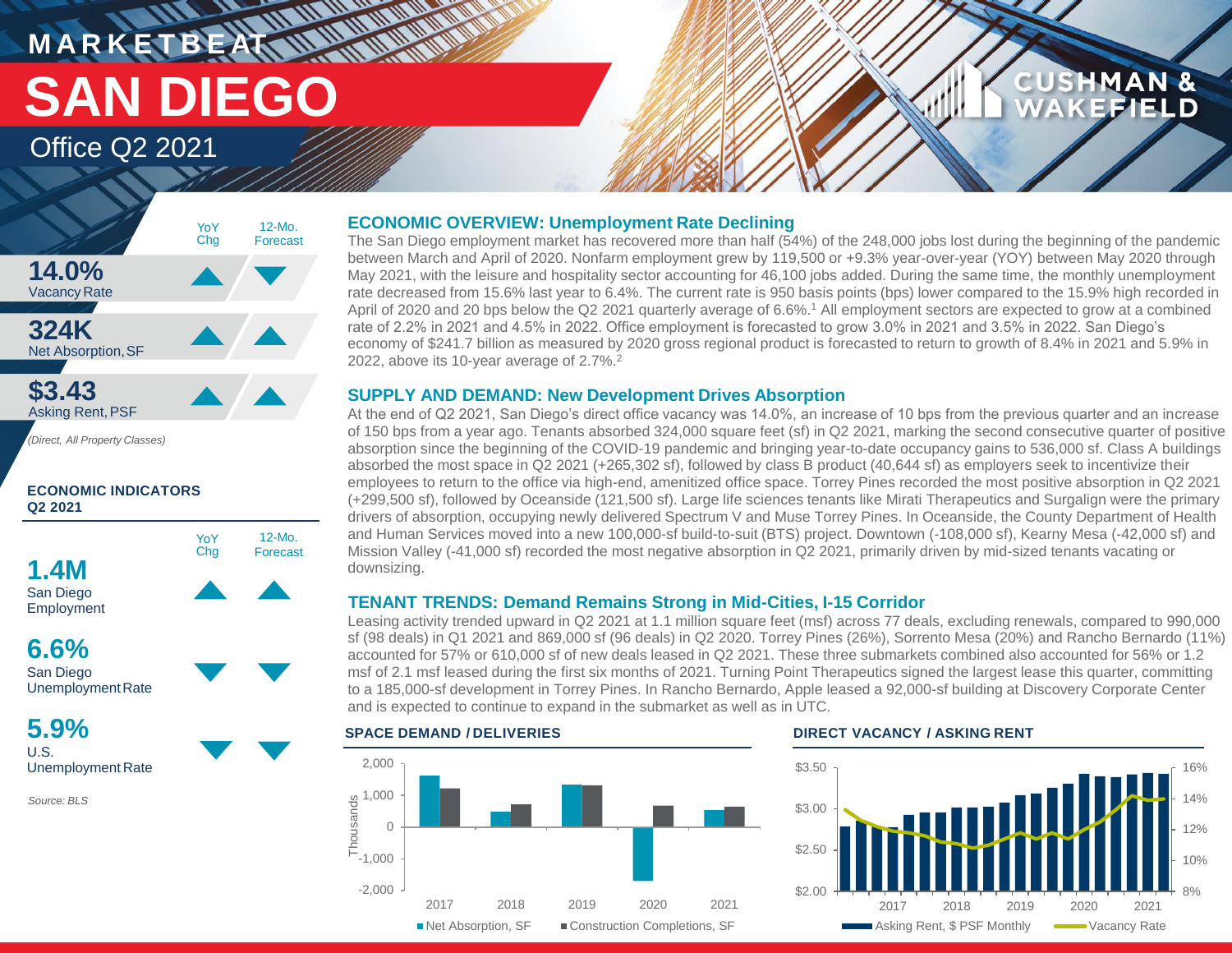# **MARKETBEAT ALAM WANTED** Office Q2 2021 **SAN DIEGO**

Most of the expected future absorption from previously signed leases will come from the life sciences sector, including tenants like Foundation Medicine (Roche), Erasca and Biocept. Though activity from traditional office tenants has largely been limited to renewals, Apple has nearly 350,000 sf of leases that are expected to occupy over the next 12 months across existing and under construction projects, with further plans for a major San Diego campus.

### **PRICING: Sticker Prices Remain Stable**

Countywide asking rent across all classes dipped only a single cent from the previous quarter to \$3.43 per square foot (psf) on a monthly full-service basis but increased \$0.03 (+0.9% YOY) from a year ago. Over the past 12 months, Class A average rent has increased by 2.6% to \$3.88 psf, while the Class B rent has decreased by 3.0% to \$3.23 psf. New speculative (SPEC) construction and life sciences conversions of older buildings are expected to push rents higher over the next twelve months.

#### **FUTURE INVENTORY: Developers Seek Out Life Sciences**

Of the 21 properties totaling nearly 3.6 msf, currently under construction countywide, 28.4% are pre-leased and 854,000 sf (11 buildings) are expected to be delivered by the end of 2021. The majority or 90% of inventory is SPEC with the remaining 10% BTS. Landlords continue to be aggressive with SPEC development, as plans move forward for American Assets Trust on the third building at La Jolla Commons in UTC. Over 55% or 2.0 msf of inventory currently under construction is located in the Downtown submarket. In addition, Kilroy Realty Corporation announced the acquisition of land across the street from their existing project in Little Italy.

Since the beginning of 2020, over 1.6 msf of SPEC life sciences product has broken ground. In Torrey Pines, Cooley leased 73,776 sf, an entire building at The Boardwalk, while Zentalis Pharmaceuticals took the remaining two buildings, totaling 117,929 sf. Turning Point Therapeutics committed to a 185,000-sf lease of a new development on Callan Ridge. In Sorrento Mesa, Element Biosciences expanded their lease for an entire new building at Alexandria Tech Center that broke ground in Q3 2020. Much of future absorption will come from leases signed for projects currently under construction.

Sources: <sup>1</sup>www.bls.gov <sup>2</sup> GDP as of 2020. Moody's Analytics economy.com 6/2021.

- Expanding COVID-19 vaccine eligibility in California and throughout the country will result in increased activity through the year; however, tenants are reassessing their real estate footprint based on work-from-home policies as well as assessing both short and long-term needs working through and after the pandemic. Leasing within the 10,000 to 50,000 sf range will continue to be the main driver of activity, accounting for 55% of total sf in lease obligations set to expire over the next 18 months.
- Active tenant requirements of all sizes remain robust at 5.6 msf over the next 24 months countywide, led by Apple's search for a San Diego campus. While many of these tenants paused their plans due to COVID-19, a majority have reactivated their requirement or begun exploring the market. While not all current tenants in the market will transact in the short term, these levels provide a barometer to leasing activity in subsequent quarters.

#### **AVERAGE ASKING RENT \$PSF MONTHLY FULL SERVICE**

**CUSHMAN &** 

FFIELD



#### **UNDER CONSTRUCTION INVENTORY BY SUBMARKET - MSF**



#### **OUTLOOK TENANT DEMAND BY INDUSTRY SECTOR - MSF**

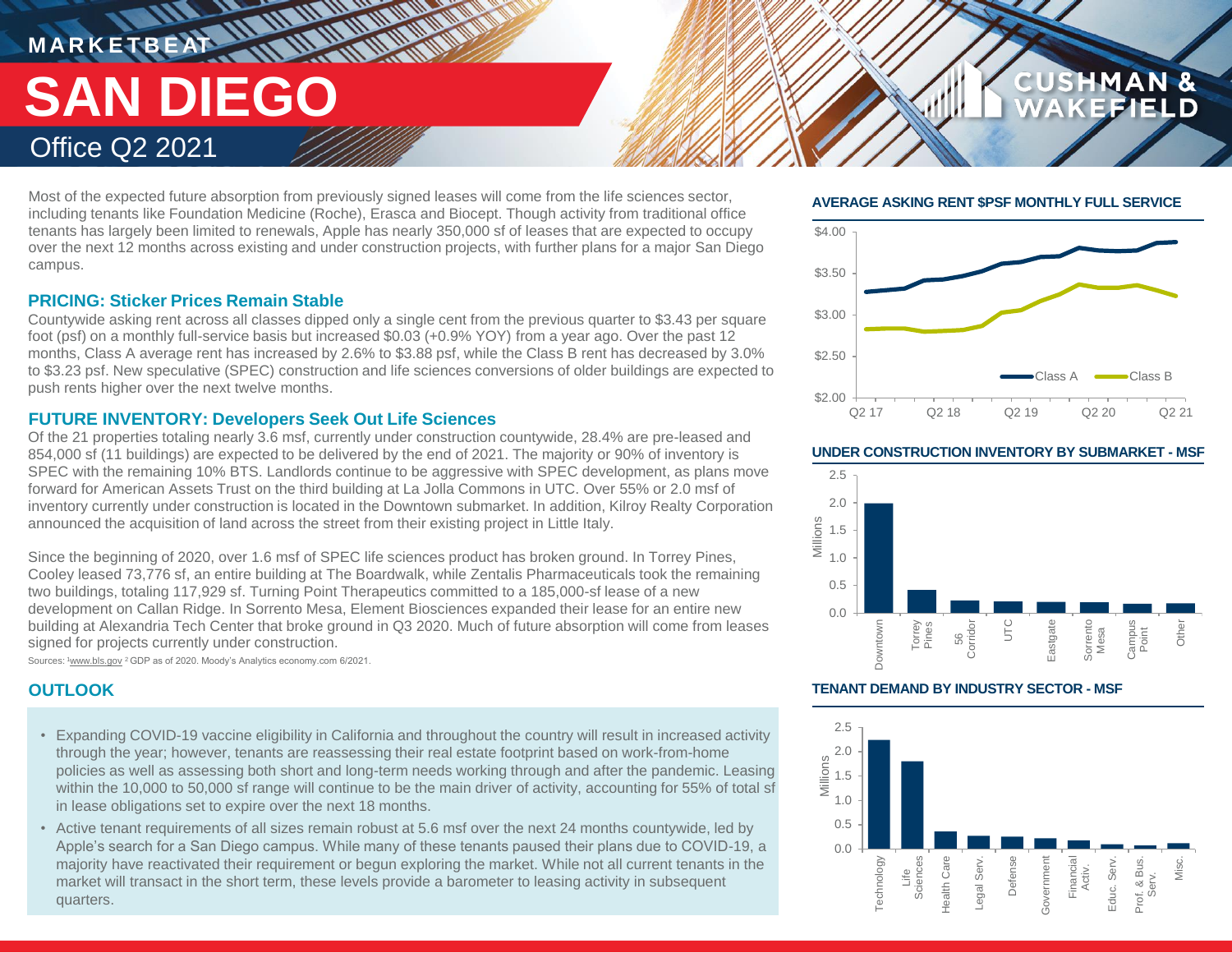# **MARKETBEAT IN UNIVERSITY** Office Q2 2021 **SAN DIEGO**

#### **MARKET STATISTICS**

| <b>SUBMARKET</b>        | <b>INVENTORY</b><br>(SF) | <b>SUBLET</b><br><b>VACANT (SF)</b> | <b>DIRECT</b><br><b>VACANT</b><br>(SF) | <b>DIRECT</b><br><b>VACANCY</b><br><b>RATE</b> | <b>CURRENT QTR</b><br><b>DIRECT NET</b><br><b>ABSORPTION</b><br>(SF) | <b>YTD DIRECT</b><br><b>NET</b><br><b>ABSORPTION</b><br>(SF) | <b>YTD</b><br><b>LEASING</b><br><b>ACTIVITY**</b><br>(SF) | <b>YTD CONSTR</b><br><b>COMPLETIONS</b><br>(SF) | <b>UNDER</b><br><b>CNSTR</b><br>(SF) | <b>DIRECT AVG</b><br><b>ASKING RENT</b><br>(ALL CLASSES)* | <b>DIRECT AVG</b><br><b>ASKING RENT</b><br>(CLASS A)* |
|-------------------------|--------------------------|-------------------------------------|----------------------------------------|------------------------------------------------|----------------------------------------------------------------------|--------------------------------------------------------------|-----------------------------------------------------------|-------------------------------------------------|--------------------------------------|-----------------------------------------------------------|-------------------------------------------------------|
| North County            | 11,575,231               | 46,914                              | 1,675,935                              | 14.5%                                          | 169,363                                                              | 236,612                                                      | 197,308                                                   | 100,000                                         | 167,532                              | \$2.78                                                    | \$3.12                                                |
| Central County          | 53,840,156               | 661,074                             | 6,842,873                              | 12.7%                                          | 249,819                                                              | 512,262                                                      | 1,771,315                                                 | 465,428                                         | 1,441,783                            | \$3.60                                                    | \$4.06                                                |
| South County            | 17,802,924               | 101,338                             | 3,138,853                              | 17.6%                                          | $-95,338$                                                            | $-212,714$                                                   | 96,455                                                    | 83,500                                          | 1,990,000                            | \$3.38                                                    | \$3.87                                                |
| Class A                 | 37,572,339               | 491,353                             | 5,563,127                              | 14.8%                                          | 265,302                                                              | 458,649                                                      | 1,142,468                                                 | 548,928                                         | 3,479,743                            | \$3.88                                                    |                                                       |
| Class B                 | 35,584,991               | 277,488                             | 4,876,863                              | 13.7%                                          | 40,644                                                               | 120,812                                                      | 880,697                                                   | 100,000                                         | 119,572                              | \$3.23                                                    |                                                       |
| Class C                 | 10,060,981               | 40,485                              | 1,217,671                              | 12.1%                                          | 17,898                                                               | $-43,301$                                                    | 41,913                                                    |                                                 |                                      | \$2.10                                                    |                                                       |
| <b>SAN DIEGO TOTALS</b> | 83.218.311               | 809,326                             | 11,657,661                             | 14.0%                                          | 323,844                                                              | 536,160                                                      | 2,065,078                                                 | 648,928                                         | 3,599,315                            | \$3.43                                                    |                                                       |

**CUSHMAN &<br>WAKEFIELD** 

*\*Rental rates reflect full service asking. \*\*Renewals not included in leasing statistics.*

#### **KEY LEASE TRANSACTIONS Q2 2021**

| <b>PROPERTY</b>                   | <b>SUBMARKET</b>    | <b>TENANT</b>                     | SF      | <b>TYPE</b> |
|-----------------------------------|---------------------|-----------------------------------|---------|-------------|
| Callan Ridge                      | <b>Torrey Pines</b> | <b>Turning Point Therapeutics</b> | 185,000 | New         |
| <b>Discovery Corporate Center</b> | Rancho Bernardo     | Apple                             | 92,442  | <b>New</b>  |
| 5505 Morehouse Dr.                | Sorrento Mesa       | Artiva Biotherapeutics            | 51,621  | <b>New</b>  |
| <b>Sunroad Centrum</b>            | Kearny Mesa         | Appfolio                          | 40.141  | <b>New</b>  |
| Diamondview East Village          | Downtown            | ClickUp                           | 36,466  | <b>New</b>  |

#### **KEY SALES TRANSACTIONS Q2 2021**

| <b>PROPERTY</b>               | <b>SUBMARKET</b> | <b>SELLER / BUYER</b>                                                  | SF        | <b>PRICE / \$ PSF</b> |
|-------------------------------|------------------|------------------------------------------------------------------------|-----------|-----------------------|
| Emmes Downtown Portfolio      | Downtown         | Emmes Group of Companies / Regent Properties                           | 1,529,687 | \$420.0M / \$275      |
| Sequence Drive Portfolio      | Sorrento Mesa    | John Hancock Real Estate / Alexandria Real Estate Equities             | 482.153   | \$298.5M / \$619      |
| Pacific Plaza at Torrey Hills | Del Mar Heights  | Nuveen / Breakthrough Properties                                       | 217.902   | \$123.1M / \$565      |
| Pomerado Outpatient Pavilion  | Rancho Bernardo  | Ventas, Inc. / Healthcare Realty Trust                                 | 163.094   | \$102.7M / \$630      |
| Summit Pointe                 | Scripps          | Newport National Corporation / Rockwood Capital & Lincoln Property Co. | 146,626   | \$68.4M / \$466       |

#### **KEY CONSTRUCTION COMPLETIONS 2021**

| <b>PROPERTY</b>       | <b>SUBMARKET</b>    | <b>TENANT</b>                         | SF      | <b>OWNER</b>                     |
|-----------------------|---------------------|---------------------------------------|---------|----------------------------------|
| Muse Torrey Pines     | <b>Torrey Pines</b> | Surgalign, Prometheus, Organogenesis  | 186,759 | Diversified Healthcare Trust     |
| 9455 Towne Centre Dr. | Eastgate            | Apple                                 | 160,444 | <b>Kilroy Realty Corporation</b> |
| Spectrum V            | <b>Torrey Pines</b> | <b>Mirati Therapeutics</b>            | 118,225 | Alexandria Real Estate Equities  |
| Ocean Ranch           | Oceanside           | Department of Health & Human Services | 100,000 | <b>Hamann Companies</b>          |